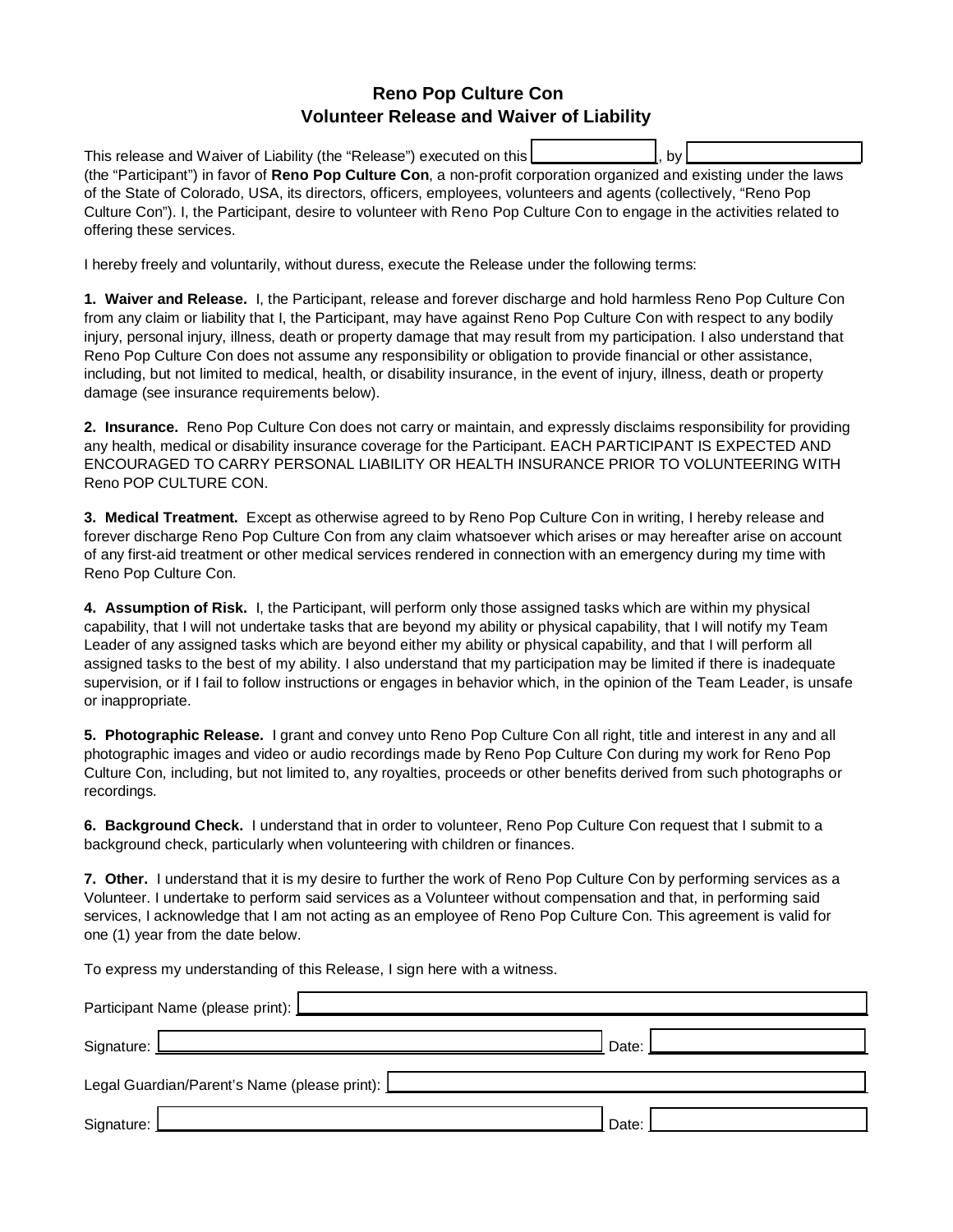## **Reno Pop Culture Con Parental Consent/Medical Waiver/Indemnity Agreement**

|                    | [fearent's name], warrant that I am the guardian or parent having |
|--------------------|-------------------------------------------------------------------|
| legal custody of [ | $\rfloor$ [name of minor], who was born on $\lfloor$              |

I understand and agree that Minor has the intention of volunteering for Reno Pop Culture Con (herein referred to as RPCC). I agree and consent to Minor's participation at RPCC. I understand and agree that RPCC is not responsible for providing food, transportation, or lodging for Minor.

In the event of an accident or injury to Minor while volunteering, I authorize RPCC, to seek and obtain medical and/or dental treatment and/or care for Minor. This authority granted by this Parental Consent/Medical Waiver/Indemnity Agreement includes the authority to consent to any medical and or dental treatment and/or care to be rendered by Minor under the general and/or specific supervision of a qualified physician, surgeon or dentist.

Furthermore, I agree to indemnify, defend and hold harmless RPCC, from any and all damages, losses, claims, liabilities, charges, suits, penalties, costs and/or expenses, including but not limited to court costs, attorneys' fees and expenses, resulting from any act (whether intentional or not), omission or negligence of Minor and/or from any injury occurring to Minor.

| Legal Guardian/Parent's Name (please print): L |  |  |      |  |
|------------------------------------------------|--|--|------|--|
| Signature:                                     |  |  | Date |  |

|  |  | <b>Emergency Contact information:</b> |
|--|--|---------------------------------------|
|--|--|---------------------------------------|

| Name:                  | Phone: |  |
|------------------------|--------|--|
| Relationship to Minor: |        |  |